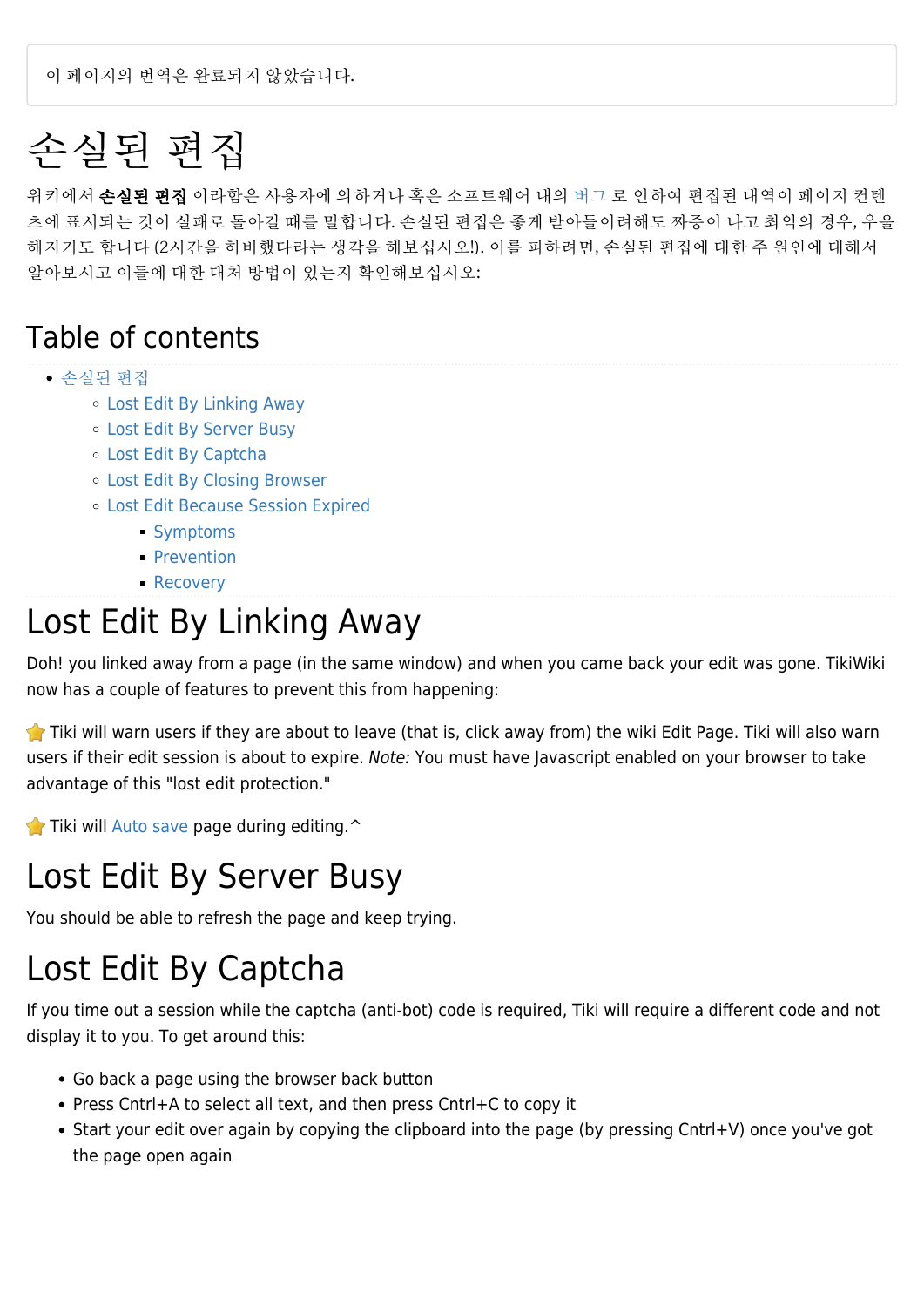## Lost Edit By Closing Browser

Doh! you forgot to save and closed the browser. The only thing that can save you here is if you happened to have pressed Cntrl+A and Cntrl+C right before you did that. If so, then you have the data in your clipboard and can copy it into the page once you have it open again by pressing Cntrl+V.

...page... Wiki page pagination has not been enabled.

## Lost Edit Because Session Expired

Doh! you were editing for a long time and when you tried to save it told you you don't have permission to because your session expired. This is recoverable, if you are careful. Here's how:

### Symptoms

- You were editing a page without saving or previewing for more than 15 minutes or so.
- Upon clicking on "preview" or "save" button a message was returned that

#### "*You do not have permission to use this feature*"

This Lost edit occurs because your session has expired because no link or button has been clicked for at least 20 minutes (in most cases).

### Prevention

To avoid getting to that situation, you can:

- Hit preview (or save) more often if you want to write directly in the web site (blog posts, forum posts, wiki edits, comments...)
- Request that the site admin activate the remember me feature, and set to a longer time frame If the "remember me" check box is selected at login time, it would allow keeping you logged for longer time (up to 1 year), depending on the setting chosen by the administrator of the site.

### Recovery

If you see that "**You do not have permission to use this feature**" page, be patient and **follow these steps** below to recover your information, because that information has not been lost (yet), since it's still kept in the browser cache:

#### *NOTE:*

''We will refer to the window of the browser in which you were working when you hit the preview or save button, etc., (and it returned the "**You do not have permission to use this feature**" message) " **Window 1**".

And we'll refer to the new window we will open to log in again as "**Window 2**".''

- 1. Don't touch **Window 1** of the web browser any more for the time being.
- 2. Open a new window (or tab) in the same web browser (this is **Window 2**).